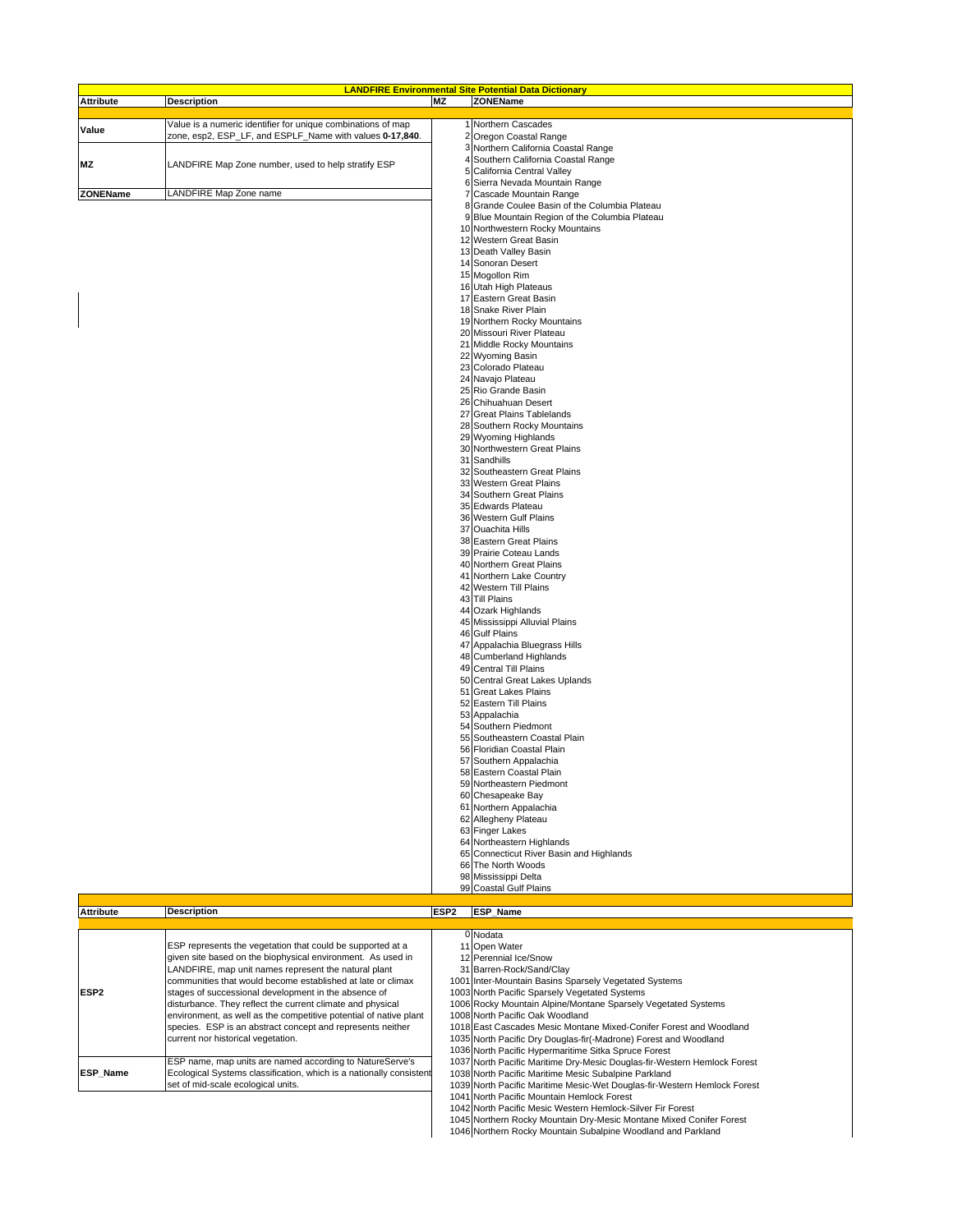Northern Rocky Mountain Ponderosa Pine Woodland and Savanna

Rocky Mountain Subalpine Dry-Mesic Spruce-Fir Forest and Woodland

 Rocky Mountain Subalpine Mesic-Wet Spruce-Fir Forest and Woodland

 East Cascades Oak-Ponderosa Pine Forest and Woodland North Pacific Broadleaf Landslide Forest and Shrubland

 Columbia Plateau Scabland Shrubland

 North Pacific Dry and Mesic Alpine Dwarf-Shrubland or Fell-field or Meadow

 Inter-Mountain Basins Big Sagebrush Shrubland North Pacific Avalanche Chute Shrubland

 North Pacific Montane Shrubland

Northern Rocky Mountain Montane-Foothill Deciduous Shrubland

Willamette Valley Upland Prairie and Savanna

 Columbia Plateau Steppe and Grassland

Columbia Plateau Low Sagebrush Steppe

Inter-Mountain Basins Big Sagebrush Steppe

Inter-Mountain Basins Montane Sagebrush Steppe

 Inter-Mountain Basins Semi-Desert Shrub-Steppe

 North Pacific Montane Grassland

Northern Rocky Mountain Lower Montane-Foothill-Valley Grassland

Inter-Mountain Basins Montane Riparian Systems

 North Pacific Lowland Riparian Forest and Shrubland North Pacific Swamp Systems

North Pacific Montane Riparian Woodland and Shrubland

Rocky Mountain Montane Riparian Systems

Rocky Mountain Subalpine/Upper Montane Riparian Systems

Northern Rocky Mountain Foothill Conifer Wooded Steppe

 Rocky Mountain Poor-Site Lodgepole Pine Forest

 North Pacific Alpine and Subalpine Dry Grassland

North Pacific Wooded Volcanic Flowage

North Pacific Dry-Mesic Silver Fir-Western Hemlock-Douglas-fir Forest

North Pacific Hypermaritime Western Red-cedar-Western Hemlock Forest

California Coastal Redwood Forest

 Klamath-Siskiyou Lower Montane Serpentine Mixed Conifer Woodland

Klamath-Siskiyou Upper Montane Serpentine Mixed Conifer Woodland

 Mediterranean California Dry-Mesic Mixed Conifer Forest and Woodland

Mediterranean California Mesic Mixed Conifer Forest and Woodland

Mediterranean California Mixed Oak Woodland

Mediterranean California Lower Montane Black Oak-Conifer Forest and Woodland

 California Montane Jeffrey Pine(-Ponderosa Pine) Woodland

 Mediterranean California Red Fir Forest

Mediterranean California Mixed Evergreen Forest

Northern and Central California Dry-Mesic Chaparral

Northern California Coastal Scrub

 California Northern Coastal Grassland

 California Montane Riparian Systems

Mediterranean California Sparsely Vegetated Systems

 Rocky Mountain Aspen Forest and Woodland

 Columbia Plateau Western Juniper Woodland and Savanna

Great Basin Pinyon-Juniper Woodland

 Mediterranean California Subalpine Woodland

Mediterranean California Mesic Serpentine Woodland and Chaparral

Northern California Mesic Subalpine Woodland

1062 Sierra Nevada Subalpine Lodgepole Pine Forest and Woodland Inter-Mountain Basins Curl-leaf Mountain Mahogany Woodland and Shrubland

 Great Basin Xeric Mixed Sagebrush Shrubland

 Inter-Mountain Basins Mixed Salt Desert Scrub

 California Mesic Chaparral

California Montane Woodland and Chaparral

Great Basin Semi-Desert Chaparral

 Inter-Mountain Basins Semi-Desert Grassland

Inter-Mountain Basins Greasewood Flat

Klamath-Siskiyou Xeromorphic Serpentine Savanna and Chaparral

Sierran-Intermontane Desert Western White Pine-White Fir Woodland

 Northern Rocky Mountain Mesic Montane Mixed Conifer Forest

 Inter-Mountain Basins Aspen-Mixed Conifer Forest and Woodland Columbia Basin Foothill and Canyon Dry Grassland

 Columbia Basin Palouse Prairie

Rocky Mountain Subalpine-Montane Mesic Meadow

 Northern Rocky Mountain Conifer Swamp

Middle Rocky Mountain Montane Douglas-fir Forest and Woodland

Inter-Mountain Basins Subalpine Limber-Bristlecone Pine Woodland

 Rocky Mountain Alpine Dwarf-Shrubland

Mojave Mid-Elevation Mixed Desert Scrub

 Rocky Mountain Lower Montane-Foothill Shrubland

Northern Rocky Mountain Subalpine-Upper Montane Grassland

Rocky Mountain Foothill Limber Pine-Juniper Woodland

 Inter-Mountain Basins Juniper Savanna

 Rocky Mountain Bigtooth Maple Ravine Woodland Colorado Plateau Pinyon-Juniper Woodland

Rocky Mountain Lodgepole Pine Forest

 Southern Rocky Mountain Dry-Mesic Montane Mixed Conifer Forest and Woodland

 Southern Rocky Mountain Mesic Montane Mixed Conifer Forest and Woodland

Rocky Mountain Subalpine-Montane Limber-Bristlecone Pine Woodland

 Colorado Plateau Pinyon-Juniper Shrubland

Rocky Mountain Gambel Oak-Mixed Montane Shrubland

 Northwestern Great Plains Aspen Forest and Parkland

 Southern Rocky Mountain Ponderosa Pine Woodland Northwestern Great Plains Shrubland

 Northwestern Great Plains Mixedgrass Prairie

Rocky Mountain Alpine Fell-Field

Rocky Mountain Alpine Turf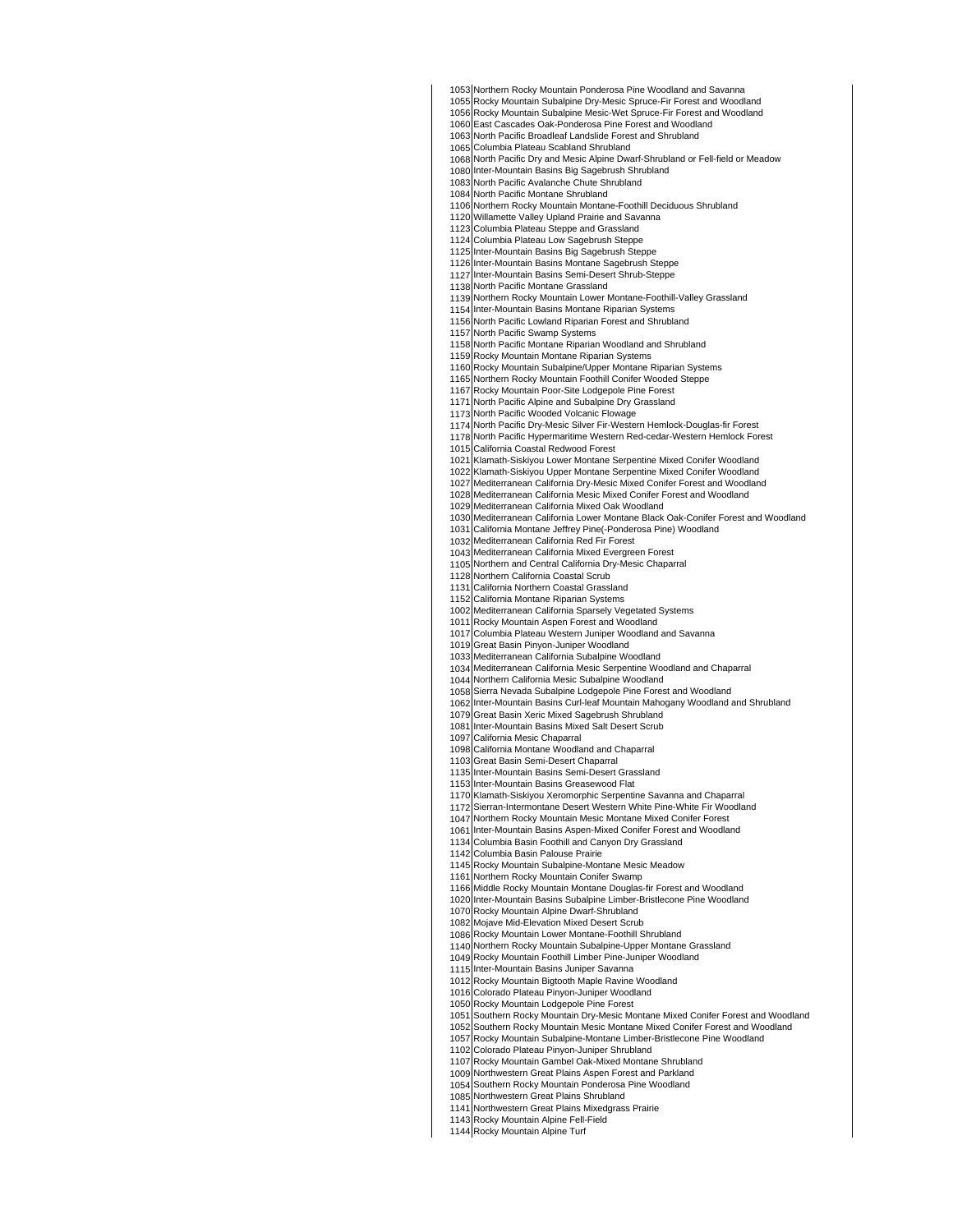Western Great Plains Floodplain Systems

Western Great Plains Wooded Draw and Ravine

 Western Great Plains Depressional Wetland Systems

 Western Great Plains Sparsely Vegetated Systems

Wyoming Basins Dwarf Sagebrush Shrubland and Steppe

 Southern Rocky Mountain Ponderosa Pine Savanna

Western Great Plains Sand Prairie

Northwestern Great Plains-Black Hills Ponderosa Pine Woodland and Savanna

Inter-Mountain Basins Mat Saltbush Shrubland

 Southern Colorado Plateau Sand Shrubland

 Western Great Plains Shortgrass Prairie

Northwestern Great Plains Highland White Spruce Woodland

Western Great Plains Sandhill Steppe

Central Mixedgrass Prairie

 Southern Rocky Mountain Montane-Subalpine Grassland

 Western Great Plains Foothill and Piedmont Grassland

 Western Great Plains Tallgrass Prairie

 Central and Southern California Mixed Evergreen Woodland

California Maritime Chaparral

California Xeric Serpentine Chaparral

California Coastal Live Oak Woodland and Savanna

California Lower Montane Blue Oak-Foothill Pine Woodland and Savanna

California Central Valley and Southern Coastal Grassland

California Mesic Serpentine Grassland

 Mediterranean California Subalpine Meadow

California Central Valley Riparian Woodland and Shrubland

Pacific Coastal Marsh Systems

 California Coastal Closed-Cone Conifer Forest and Woodland

North American Warm Desert Sparsely Vegetated Systems

 Sonora-Mojave Creosotebush-White Bursage Desert Scrub

Sonora-Mojave Mixed Salt Desert Scrub

 Sonoran Mid-Elevation Desert Scrub

 Southern California Coastal Scrub

Mogollon Chaparral

Sonora-Mojave Semi-Desert Chaparral

Sonoran Paloverde-Mixed Cacti Desert Scrub

 Southern California Dry-Mesic Chaparral

California Central Valley Mixed Oak Savanna

Southern California Oak Woodland and Savanna

North American Warm Desert Riparian Systems

Mediterranean California Alpine Fell-Field

Sierra Nevada Alpine Dwarf-Shrubland

 Mediterranean California Alpine Dry Tundra

 Colorado Plateau Blackbrush-Mormon-tea Shrubland Sonoran Granite Outcrop Desert Scrub

 Madrean Encinal Madrean Pinyon-Juniper Woodland

Chihuahuan Creosotebush Desert Scrub

 Chihuahuan Mixed Salt Desert Scrub

 Apacherian-Chihuahuan Mesquite Upland Scrub

Chihuahuan Mixed Desert and Thorn Scrub

 Madrean Juniper Savanna

 Apacherian-Chihuahuan Semi-Desert Grassland and Steppe Madrean Lower Montane Pine-Oak Forest and Woodland

 Madrean Upper Montane Conifer-Oak Forest and Woodland

Colorado Plateau Mixed Low Sagebrush Shrubland

 Chihuahuan Succulent Desert Scrub

Chihuahuan Loamy Plains Desert Grassland

Chihuahuan-Sonoran Desert Bottomland and Swale Grassland

Southern Rocky Mountain Pinyon-Juniper Woodland

Chihuahuan Stabilized Coppice Dune and Sand Flat Scrub

 Southern Rocky Mountain Juniper Woodland and Savanna

Chihuahuan Sandy Plains Semi-Desert Grassland

 Madrean Oriental Chaparral

Western Great Plains Mesquite Woodland and Shrubland

Chihuahuan Gypsophilous Grassland and Steppe

 Western Great Plains Dry Bur Oak Forest and Woodland

Great Plains Prairie Pothole

North-Central Interior Dry-Mesic Oak Forest and Woodland

Central Tallgrass Prairie

Eastern Great Plains Floodplain Systems

Eastern Great Plains Wet Meadow-Prairie-Marsh

North-Central Interior Dry Oak Forest and Woodland

North-Central Interior Maple-Basswood Forest

Eastern Great Plains Tallgrass Aspen Parkland

Boreal Jack Pine-Black Spruce Forest

Laurentian-Acadian Northern Pine(-Oak) Forest

 Boreal White Spruce-Fir-Hardwood Forest North-Central Interior Oak Savanna

 Laurentian Pine-Oak Barrens

 North-Central Interior Sand and Gravel Tallgrass Prairie

Northern Tallgrass Prairie

 Central Interior and Appalachian Floodplain Systems

 Boreal Acidic Peatland Systems

Central Interior and Appalachian Swamp Systems

 Laurentian-Acadian Alkaline Conifer-Hardwood Swamp

Central Interior and Appalachian Shrub-Herbaceous Wetland Systems

Laurentian-Acadian Shrub-Herbaceous Wetland Systems

 Boreal Aspen-Birch Forest

Laurentian-Acadian Northern Hardwoods Forest

Eastern Boreal Floodplain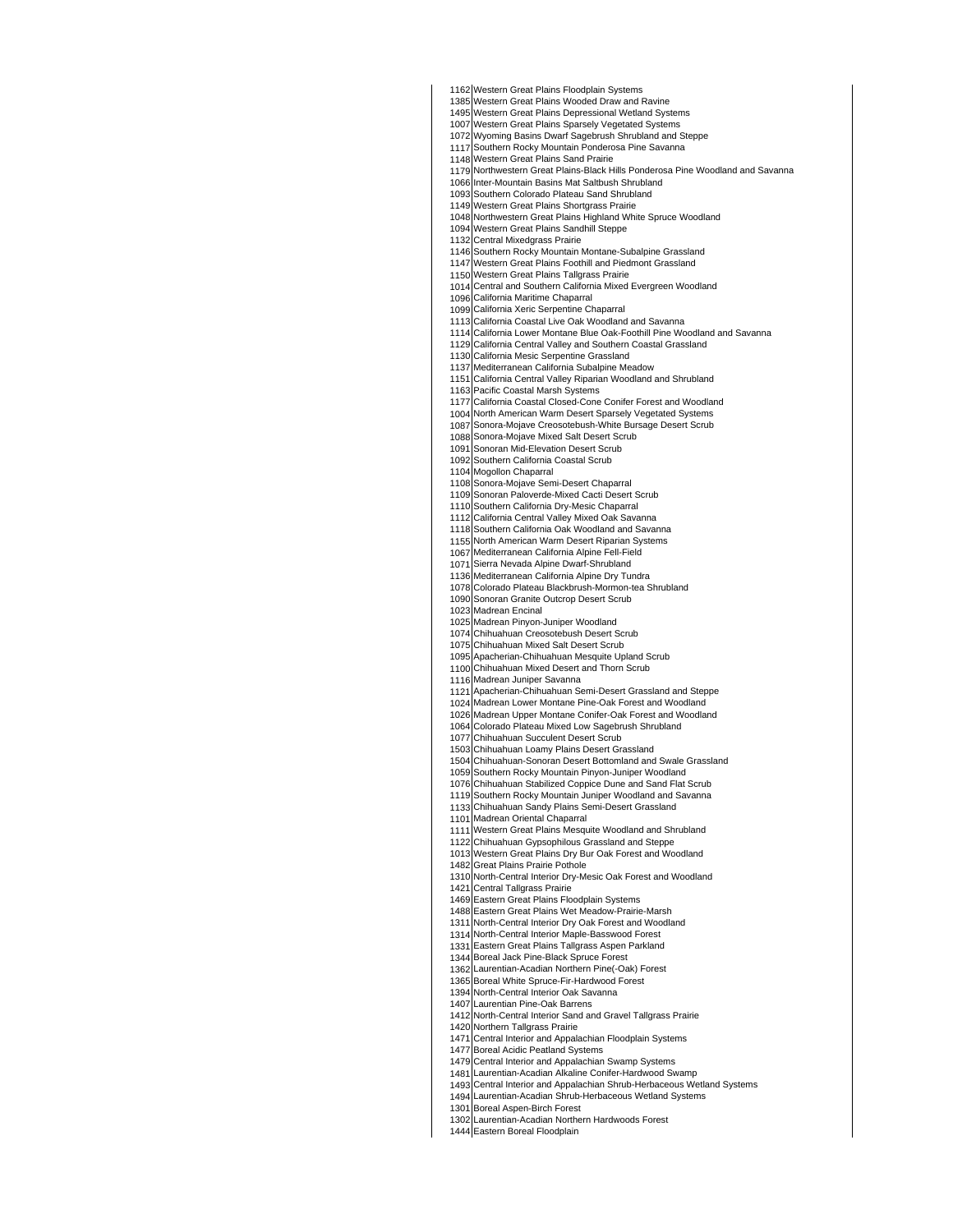Laurentian-Acadian Pine-Hemlock-Hardwood Forest North-Central Interior Beech-Maple Forest Great Lakes Alvar Great Lakes Wooded Dune and Swale Central Interior and Appalachian Riparian Systems East Gulf Coastal Plain Northern Loess Plain Oak-Hickory Upland East Gulf Coastal Plain Northern Mesic Hardwood Slope Forest Southern Appalachian Low-Elevation Pine Forest Central Interior Highlands Dry Acidic Glade and Barrens Central Interior Highlands Calcareous Glade and Barrens Bluegrass Savanna and Woodland East Gulf Coastal Plain Jackson Plain Prairie and Barrens Gulf and Atlantic Coastal Plain Floodplain Systems Gulf and Atlantic Coastal Plain Small Stream Riparian Systems Mississippi River Alluvial Plain Dry-Mesic Loess Slope Forest Ozark-Ouachita Dry-Mesic Oak Forest Ozark-Ouachita Dry Oak Woodland Northeastern Interior Dry-Mesic Oak Forest Southern Appalachian Northern Hardwood Forest Southern Appalachian Oak Forest Southern Appalachian Montane Pine Forest and Woodland Appalachian (Hemlock-)Northern Hardwood Forest Southern Ridge and Valley/Cumberland Dry Calcareous Forest Central and Southern Appalachian Spruce-Fir Forest Central Appalachian Dry Oak-Pine Forest Southern Appalachian Grass and Shrub Bald Northern Atlantic Coastal Plain Hardwood Forest 1342 Atlantic Coastal Plain Dry and Dry-Mesic Oak Forest Piedmont Hardpan Woodland and Forest Atlantic Coastal Plain Fall-line Sandhills Longleaf Pine Woodland Central Atlantic Coastal Plain Wet Longleaf Pine Savanna and Flatwoods Atlantic Coastal Plain Streamhead Seepage Swamp-Pocosin-Baygall Northern Atlantic Coastal Plain Pitch Pine Barrens Central Atlantic Coastal Plain Maritime Forest Eastern Serpentine Woodland Northern Atlantic Coastal Plain Maritime Forest Atlantic Coastal Plain Peatland Pocosin and Canebrake Gulf and Atlantic Coastal Plain Sparsely Vegetated Systems Appalachian Shale Barrens Northeastern Interior Pine Barrens Acadian Low-Elevation Spruce-Fir-Hardwood Forest Acadian-Appalachian Montane Spruce-Fir Forest Northern Atlantic Coastal Plain Heathland and Grassland Acadian Near-Boreal Spruce Barrens Edwards Plateau Limestone Shrubland Edwards Plateau Riparian Crosstimbers Oak Forest and Woodland North-Central Oak Barrens Great Lakes Coastal Marsh Systems Paleozoic Plateau Bluff and Talus North-Central Interior Wet Flatwoods Gulf and Atlantic Coastal Plain Tidal Marsh Systems Great Lakes Wet-Mesic Lakeplain Prairie Southern Interior Low Plateau Dry-Mesic Oak Forest East Gulf Coastal Plain Northern Dry Upland Hardwood Forest Allegheny-Cumberland Dry Oak Forest and Woodland Southern and Central Appalachian Cove Forest South-Central Interior Mesophytic Forest South-Central Interior/Upper Coastal Plain Flatwoods East Gulf Coastal Plain Northern Loess Bluff Forest Southern Coastal Plain Mesic Slope Forest Nashville Basin Limestone Glade and Woodland Pennyroyal Karst Plain Prairie and Barrens South-Central Interior/Upper Coastal Plain Wet Flatwoods Gulf and Atlantic Coastal Plain Swamp Systems Central and Southern Appalachian Montane Oak Forest Cumberland Sandstone Glade and Barrens Southern Piedmont Mesic Forest Southern Piedmont Dry Oak(-Pine) Forest Central Appalachian Pine-Oak Rocky Woodland Central Appalachian Alkaline Glade and Woodland Atlantic Coastal Plain Mesic Hardwood Forest Atlantic Coastal Plain Upland Longleaf Pine Woodland Southeastern Interior Longleaf Pine Woodland Central Atlantic Coastal Plain Nonriverine Swamp and Wet Hardwood Forest Southern Atlantic Coastal Plain Dune and Maritime Grassland Northern Atlantic Coastal Plain Dune and Swale Northern Atlantic Coastal Plain Pitch Pine Lowland Laurentian-Acadian Swamp Systems Acadian-Appalachian Subalpine Woodland and Heath-Krummholz Acadian Salt Marsh and Estuary Systems Acadian-Appalachian Alpine Tundra Edwards Plateau Limestone Savanna and Woodland Tamaulipan Mixed Deciduous Thornscrub Tamaulipan Mesquite Upland Scrub Tamaulipan Calcareous Thornscrub Tamaulipan Riparian Systems

Laurentian-Acadian Floodplain Systems

West Gulf Coastal Plain Mesic Hardwood Forest

Ozark-Ouachita Mesic Hardwood Forest

West Gulf Coastal Plain Upland Longleaf Pine Forest and Woodland